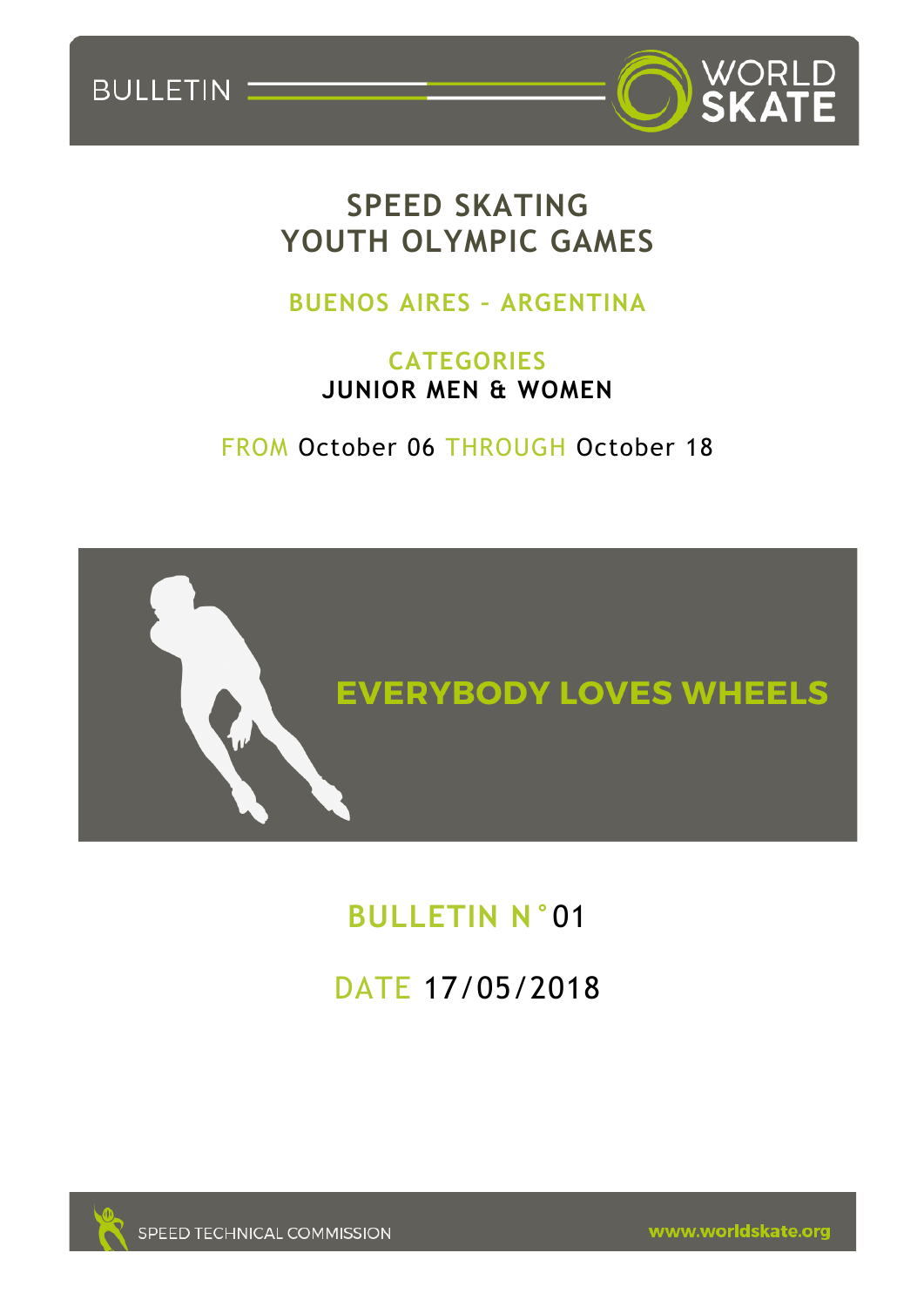## **YOUTH OLYMPIC GAMES 2018 BUENOS AIRES-ARGENTINA**

Dear Presidents,

The dates of our attendance in the 3rd Summer Youth Olympic Games 2018 in Buenos Aires are approaching very fast.

It is indeed the fulfilment of a dream, something our Federation and above all our athletes have fought for and that we will finally get to experience.

Please find below all the information concerning our attendance to the Youth Olympic Games.

#### **DATES**

The Youth Olympic Gmaes will be held in Buenos Aires from October 06 through October18, 2018. The Inline Speed Skating competitions will be held on October 07 and 08, 2018.

## **COMPETITION FORMAT**

On the occasion of the Youth Olympic Games our athletes will compete for the medal on a combined of the following three races:

- 500+D m sprint
- 1000 m sprint
- 5000 m elimination
- •

The ranking will be given by the sum of the scores achieved by the athletes in the aforementioned three races.

### **COMPETITION PROGRAM**

| DATE            | <b>FINISH</b><br><b>TIME</b> | START TIME   ESTIMATED   EVENT/ROUND                                                    |
|-----------------|------------------------------|-----------------------------------------------------------------------------------------|
| OCT 02 to<br>18 |                              | Traning will be avaliable for<br>  the entire period on staying of $ $<br>the athletes. |

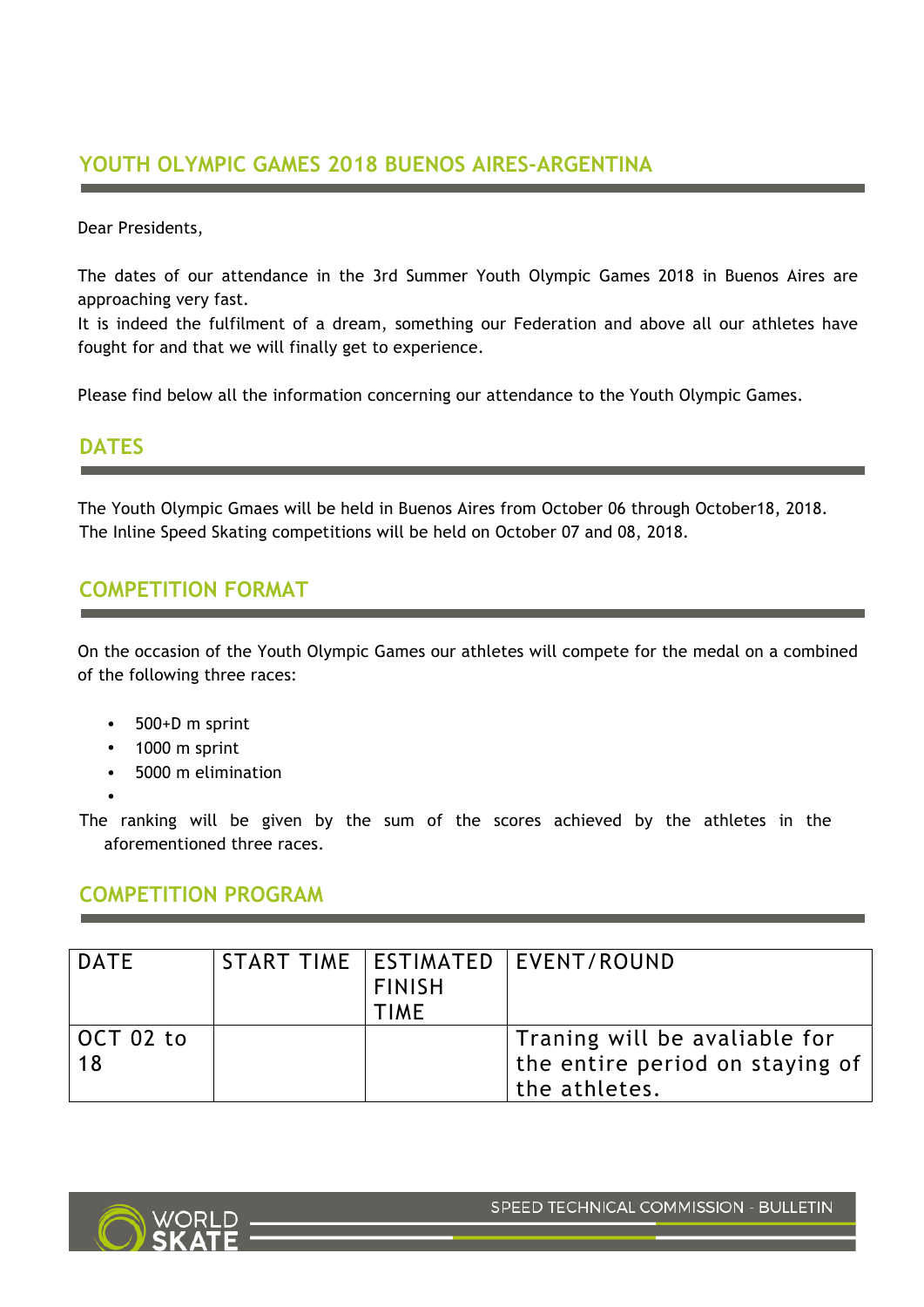| <b>SAT 06 OCT</b> | <b>TBD</b> | <b>TBD</b> | <b>Opening Ceremony</b>      |
|-------------------|------------|------------|------------------------------|
|                   |            |            |                              |
| SUN 07            | 10:00      | 10:20      | Women 1000m Sprint SFinals   |
| <b>OCT</b>        | 10:30      | 10:50      | Men 1000m Sprint SFinals     |
|                   |            |            |                              |
|                   | 14:00      | 14:10      | Women 1000m Sprint Final     |
|                   | 14:20      | 14:30      | Men 1000m Sprint Final       |
|                   |            |            |                              |
|                   |            |            |                              |
|                   | 16:00      | 16:25      | Women 5000m Elimination      |
|                   | 16:30      | 16:55      | Men 5000m Elimination        |
|                   |            |            |                              |
|                   |            |            |                              |
| <b>MON 08</b>     | 11:00      | 11:25      | Women 500+D m Sprint Qfinals |
| <b>OCT</b>        | 11:30      | 11:55      | Men 500+D m Sprint Qfinals   |
|                   |            |            |                              |
|                   | 16:00      | 16:10      | Women 500+D m Sprint Sfinals |
|                   | 16:20      | 16:30      | Men 500+D m Sprint Sfinals   |
|                   | 16:45      | 16:55      | Women 500+D m Sprint Final   |
|                   | 17:00      | 17:10      | Men 500+D m Sprint Final     |
|                   |            |            |                              |
| <b>TUE 09</b>     | <b>TBD</b> | <b>TBD</b> | <b>FOCUS DAY</b>             |
| <b>OCT</b>        |            |            |                              |

### **QUALIFICATION SYSTEM**

During the 2018 World Championships to be held in Holland in July, the STC will prepare the ranking of Junior skaters who qualify to the *Youth Olympic Games 2018*.

Twelve (12) Junior female skaters and Twelve (12) Junior male skaters are qualified, as follows:

a. One (1) female and One (1) male skater from the organising country are directly qualified;

b. One (1) female and One (1) male skater achieved by the universality places selcetd by the IOC;



SPEED TECHNICAL COMMISSION - BULLETIN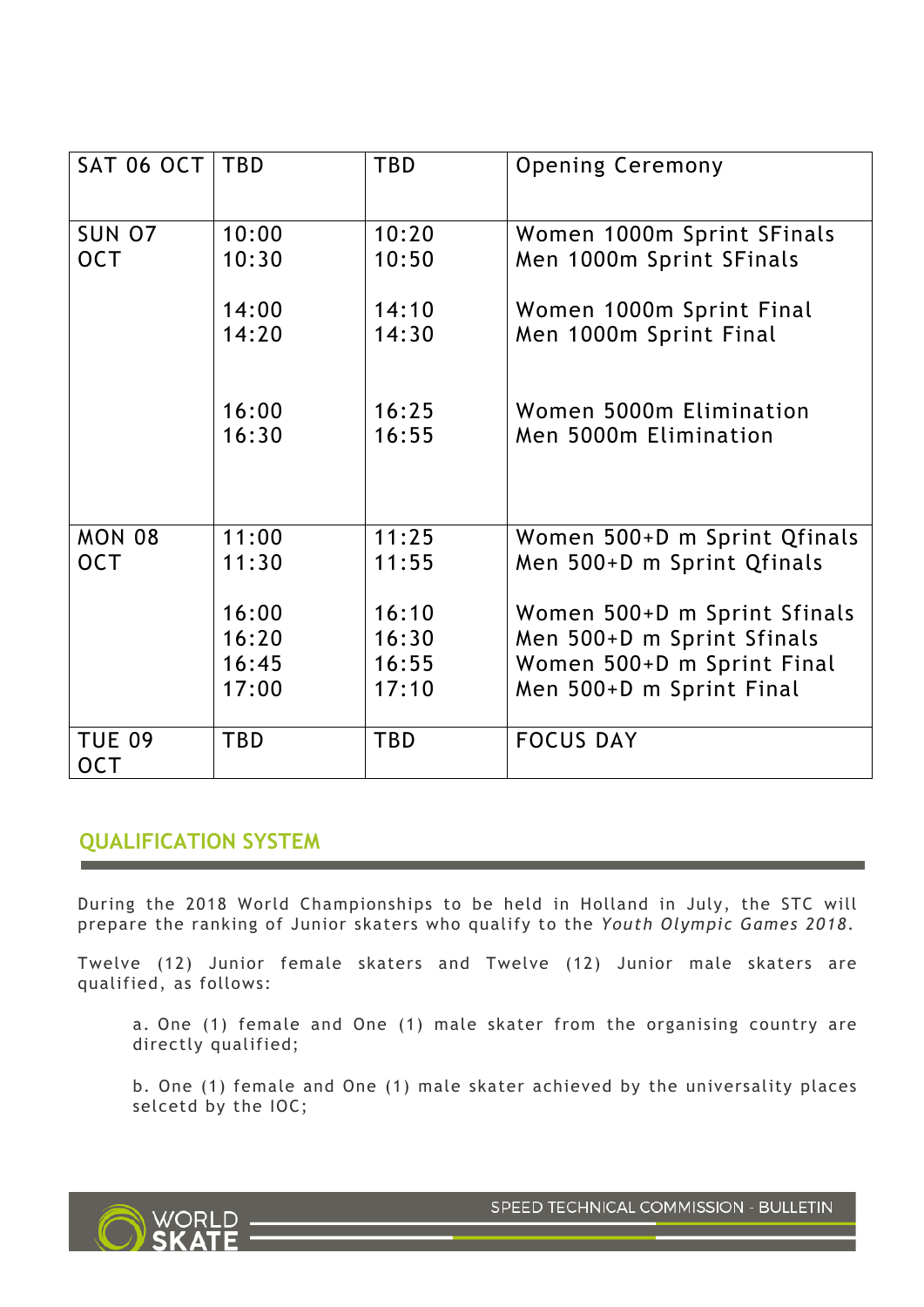c. Ten (10) female and Ten (10) male skaters selected according to the results of the *World Track Championship 2018\*\**;

d. No more than one (1) female and one (1) male skater from a same nation can be qualified;

e. Skaters from the 5 continents must be qualified;

f. The corresponding National Federations are obliged to participate at the *Youth Olympic Games* with qualified skater(s).

\*\* The ranking is done on the basis of the result of the sum of three (3) races on Track:

- 500+D m Sprint
- 1000 m Sprint
- 5000 m Elimination

For each race, the winner gets forty (40) points, the second thirty-nine (39) points, and so on; the 40th skater will get one (1) point.

To enter the ranking of the first forty (40) skaters of the elimination race of 5000 m, there will be three (3) finals. Qualified skaters for each final will be selected based on their position in the heats.

- Final A
- Final B
- Final C

In the case of one or more skaters with the same number of overall points, their position will be decided by their ranking in the Elimination race.

#### **REGISTRATION**

**The registration process for the YOG will be as follows:**

**1. By May 24th each National Olympic Committee will be called to submit to the IOC a list of ALL the athletes eligible to participate in the World Championships and therefore able to qualify for the YOG.**

**2. Immediately after the World Championship, the World Skate will inform the IOC of the names of the qualified athletes based on their results.**

**In order to attend the YOG, only the athletes who are in the list that the relevant National Olympic Committee has submitted to the IOC will be considered. All those who have attended the Championships but are not in that list will not be eligible to compete in the YOG, no matter what their results in the Championships are. Therefore, we strongly suggest you to check this process** 

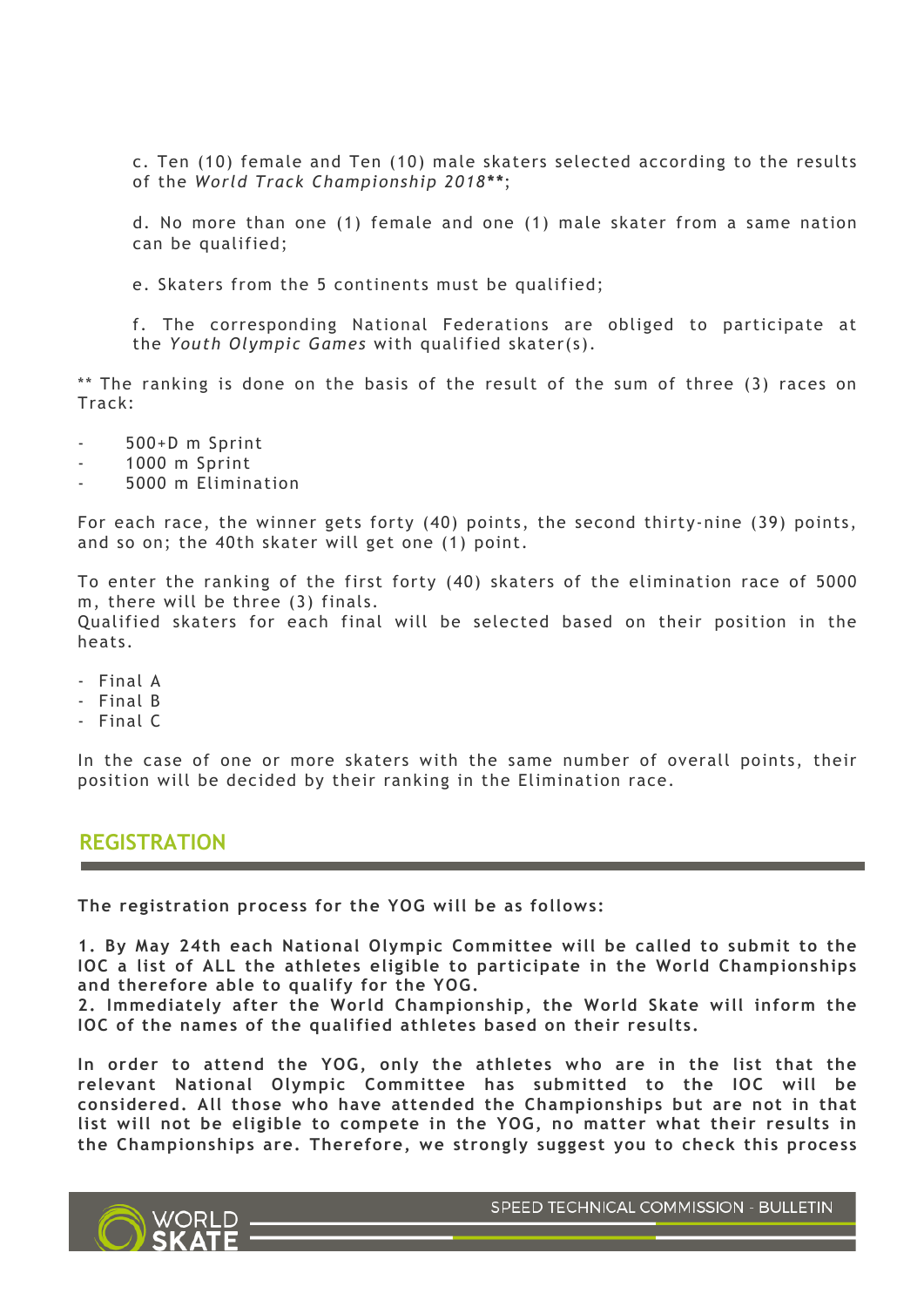**through your NOC and ensure that all the athletes that will take part in the World Championships 2018 will be in the list.**

## **TRAVEL AND ACCOMMODATION**

All the qualified athletes and coaches will be lodged in Villa Olímpica for the entire period of the Games.

The National Olympic Committees will be in charge of the registration of the participants and to arrange the travel to Buenos Aires.

In the next week, the World Skate will send an official comunication with the details concerning the venue.

Best regards,

Jorge I.Roldán Pérez Speed Technical Commission Chairman

Mwto

Roberto Marotta Secretary General



SPEED TECHNICAL COMMISSION - BULLETIN